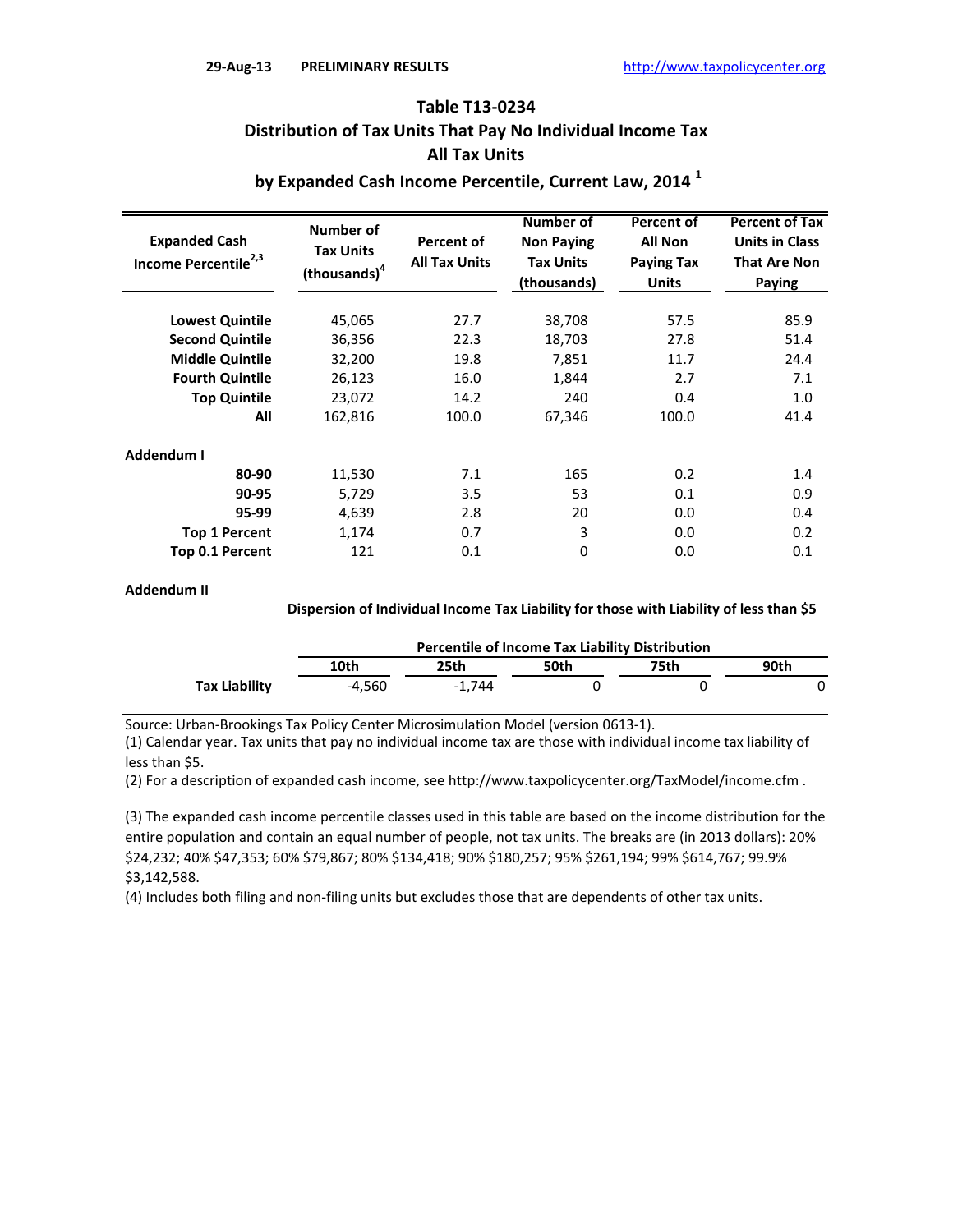## **Table T13-0234 Distribution of Tax Units That Pay No Individual Income Tax All Tax Units**

 **by Expanded Cash Income Percentile Adjusted for Family Size, Current Law, 2014 <sup>1</sup>**

| <b>Expanded Cash</b><br>Income Percentile <sup>2,3</sup> | Number of<br><b>Tax Units</b><br>(thousands) <sup>4</sup> | <b>Percent of</b><br><b>All Tax Units</b> | <b>Number of</b><br><b>Non Paying</b><br><b>Tax Units</b><br>(thousands) | Percent of<br><b>All Non</b><br><b>Paying Tax</b><br><b>Units</b> | <b>Percent of Tax</b><br><b>Units in Class</b><br><b>That Are Non</b><br>Paying |
|----------------------------------------------------------|-----------------------------------------------------------|-------------------------------------------|--------------------------------------------------------------------------|-------------------------------------------------------------------|---------------------------------------------------------------------------------|
| <b>Lowest Quintile</b>                                   | 36,942                                                    | 22.7                                      | 34,399                                                                   | 51.1                                                              | 93.1                                                                            |
|                                                          |                                                           |                                           |                                                                          |                                                                   |                                                                                 |
| <b>Second Quintile</b>                                   | 33,955                                                    | 20.9                                      | 23,203                                                                   | 34.5                                                              | 68.3                                                                            |
| <b>Middle Quintile</b>                                   | 31,808                                                    | 19.5                                      | 8,134                                                                    | 12.1                                                              | 25.6                                                                            |
| <b>Fourth Quintile</b>                                   | 30,281                                                    | 18.6                                      | 1,272                                                                    | 1.9                                                               | 4.2                                                                             |
| <b>Top Quintile</b>                                      | 29,830                                                    | 18.3                                      | 338                                                                      | 0.5                                                               | 1.1                                                                             |
| All                                                      | 162,816                                                   | 100.0                                     | 67,346                                                                   | 100.0                                                             | 41.4                                                                            |
| Addendum I                                               |                                                           |                                           |                                                                          |                                                                   |                                                                                 |
| 80-90                                                    | 14,861                                                    | 9.1                                       | 210                                                                      | 0.3                                                               | 1.4                                                                             |
| 90-95                                                    | 7,718                                                     | 4.7                                       | 78                                                                       | 0.1                                                               | 1.0                                                                             |
| 95-99                                                    | 5,852                                                     | 3.6                                       | 46                                                                       | 0.1                                                               | 0.8                                                                             |
| <b>Top 1 Percent</b>                                     | 1,399                                                     | 0.9                                       | 3                                                                        | 0.0                                                               | 0.2                                                                             |
| <b>Top 0.1 Percent</b>                                   | 143                                                       | 0.1                                       | 0                                                                        | 0.0                                                               | 0.1                                                                             |

#### **Addendum II**

#### **Dispersion of Individual Income Tax Liability for those with Liability of less than \$5**

|                      | <b>Percentile of Income Tax Liability Distribution</b> |          |      |       |      |  |  |
|----------------------|--------------------------------------------------------|----------|------|-------|------|--|--|
|                      | 10th                                                   | 25th     | 50th | 75th. | 90th |  |  |
| <b>Tax Liability</b> | $-4.560$                                               | $-1.744$ |      |       |      |  |  |

Source: Urban-Brookings Tax Policy Center Microsimulation Model (version 0613-1).

(1) Calendar year. Tax units that pay no individual income tax are those with individual income tax liability of less than \$5.

(2) For a description of expanded cash income, see http://www.taxpolicycenter.org/TaxModel/income.cfm .

(3) The adjusted expanded cash income percentile classes used in this table are based on the income distribution for the entire population and contain an equal number of people, not tax units. The breaks are (in 2013 dollars): 20% \$16,938; 40% \$31,113; 60% \$50,329; 80% \$79,555; 90% \$108,992; 95% \$153,084; 99% \$355,680; 99.9% \$1,877,797.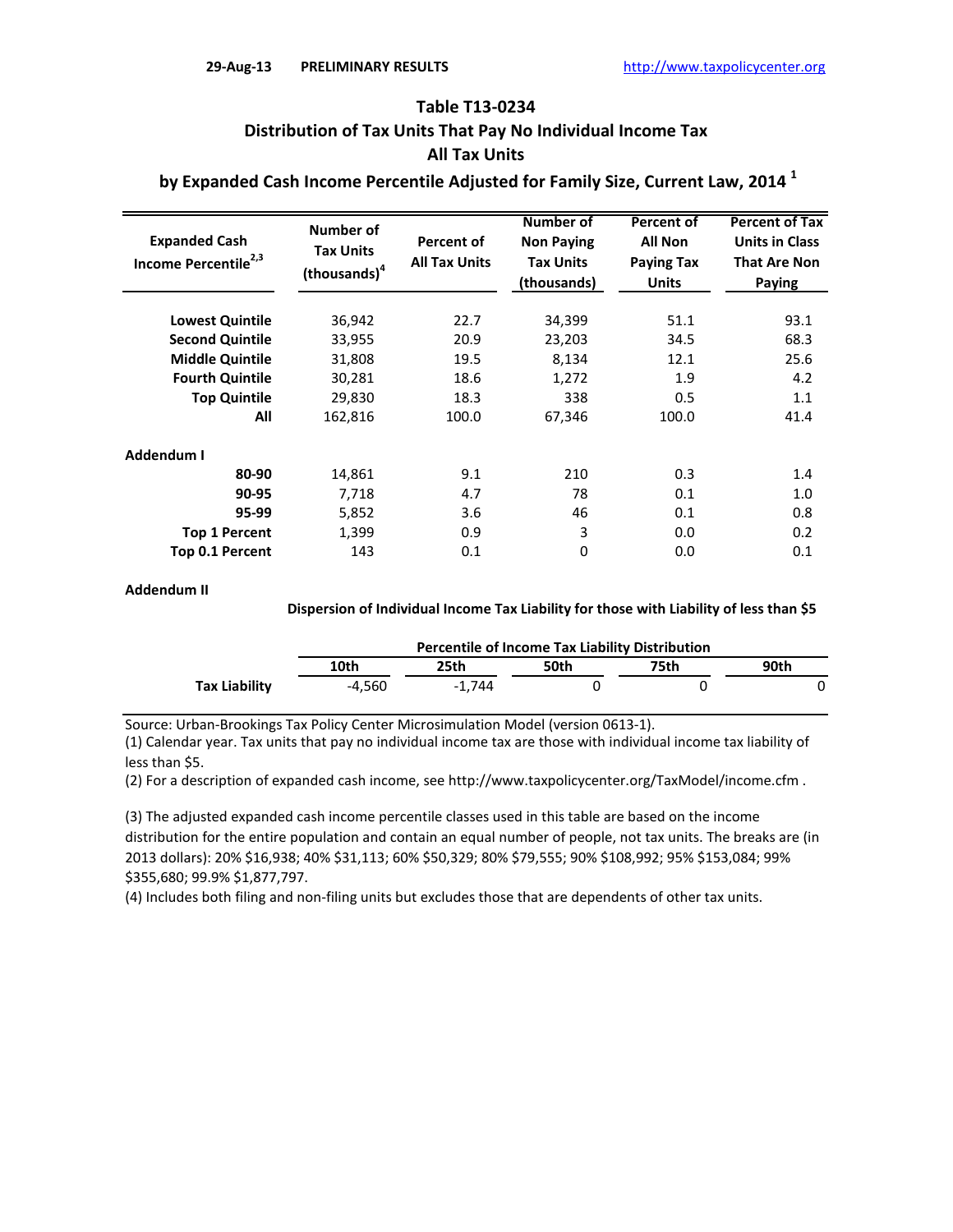## **Single Tax Units Table T13-0234 Distribution of Tax Units That Pay No Individual Income Tax**

 **by Expanded Cash Income Percentile Adjusted for Family Size, Current Law, 2014 <sup>1</sup>**

| <b>Expanded Cash</b><br>Income Percentile <sup>2,3</sup> | Number of<br><b>Tax Units</b><br>(thousands) <sup>4</sup> | Percent of<br><b>All Tax Units</b> | <b>Number of</b><br><b>Non Paying</b><br><b>Tax Units</b><br>(thousands) | Percent of<br><b>All Non</b><br><b>Paying Tax</b><br><b>Units</b> | <b>Percent of Tax</b><br><b>Units in Class</b><br><b>That Are Non</b><br>Paying |
|----------------------------------------------------------|-----------------------------------------------------------|------------------------------------|--------------------------------------------------------------------------|-------------------------------------------------------------------|---------------------------------------------------------------------------------|
| <b>Lowest Quintile</b>                                   | 23,097                                                    | 31.0                               | 20,891                                                                   | 61.8                                                              | 90.4                                                                            |
|                                                          |                                                           |                                    |                                                                          |                                                                   |                                                                                 |
| <b>Second Quintile</b>                                   | 18,066                                                    | 24.2                               | 10,260                                                                   | 30.3                                                              | 56.8                                                                            |
| <b>Middle Quintile</b>                                   | 13,794                                                    | 18.5                               | 2,089                                                                    | 6.2                                                               | 15.1                                                                            |
| <b>Fourth Quintile</b>                                   | 11,451                                                    | 15.4                               | 412                                                                      | 1.2                                                               | 3.6                                                                             |
| <b>Top Quintile</b>                                      | 8,098                                                     | 10.9                               | 155                                                                      | 0.5                                                               | 1.9                                                                             |
| All                                                      | 74,506                                                    | 100.0                              | 33,806                                                                   | 100.0                                                             | 45.4                                                                            |
| Addendum I                                               |                                                           |                                    |                                                                          |                                                                   |                                                                                 |
| 80-90                                                    | 4,109                                                     | 5.5                                | 96                                                                       | 0.3                                                               | 2.3                                                                             |
| 90-95                                                    | 2,281                                                     | 3.1                                | 32                                                                       | 0.1                                                               | 1.4                                                                             |
| 95-99                                                    | 1,409                                                     | 1.9                                | 26                                                                       | 0.1                                                               | 1.8                                                                             |
| <b>Top 1 Percent</b>                                     | 300                                                       | 0.4                                | 1                                                                        | 0.0                                                               | 0.5                                                                             |
| <b>Top 0.1 Percent</b>                                   | 29                                                        | 0.0                                | 0                                                                        | 0.0                                                               | 0.1                                                                             |

#### **Addendum II**

### **Dispersion of Individual Income Tax Liability for those with Liability of less than \$5**

|               | <b>Percentile of Income Tax Liability Distribution</b> |      |      |       |      |  |  |
|---------------|--------------------------------------------------------|------|------|-------|------|--|--|
|               | 10th                                                   | 25th | 50th | 75th. | 90th |  |  |
| Tax Liability | -496                                                   |      |      |       |      |  |  |

Source: Urban-Brookings Tax Policy Center Microsimulation Model (version 0613-1).

(1) Calendar year. Tax units that pay no individual income tax are those with individual income tax liability of less than \$5.

(2) For a description of expanded cash income, see http://www.taxpolicycenter.org/TaxModel/income.cfm .

(3) The adjusted expanded cash income percentile classes used in this table are based on the income distribution for the entire population and contain an equal number of people, not tax units. The breaks are (in 2013 dollars): 20% \$16,938; 40% \$31,113; 60% \$50,329; 80% \$79,555; 90% \$108,992; 95% \$153,084; 99% \$355,680; 99.9% \$1,877,797.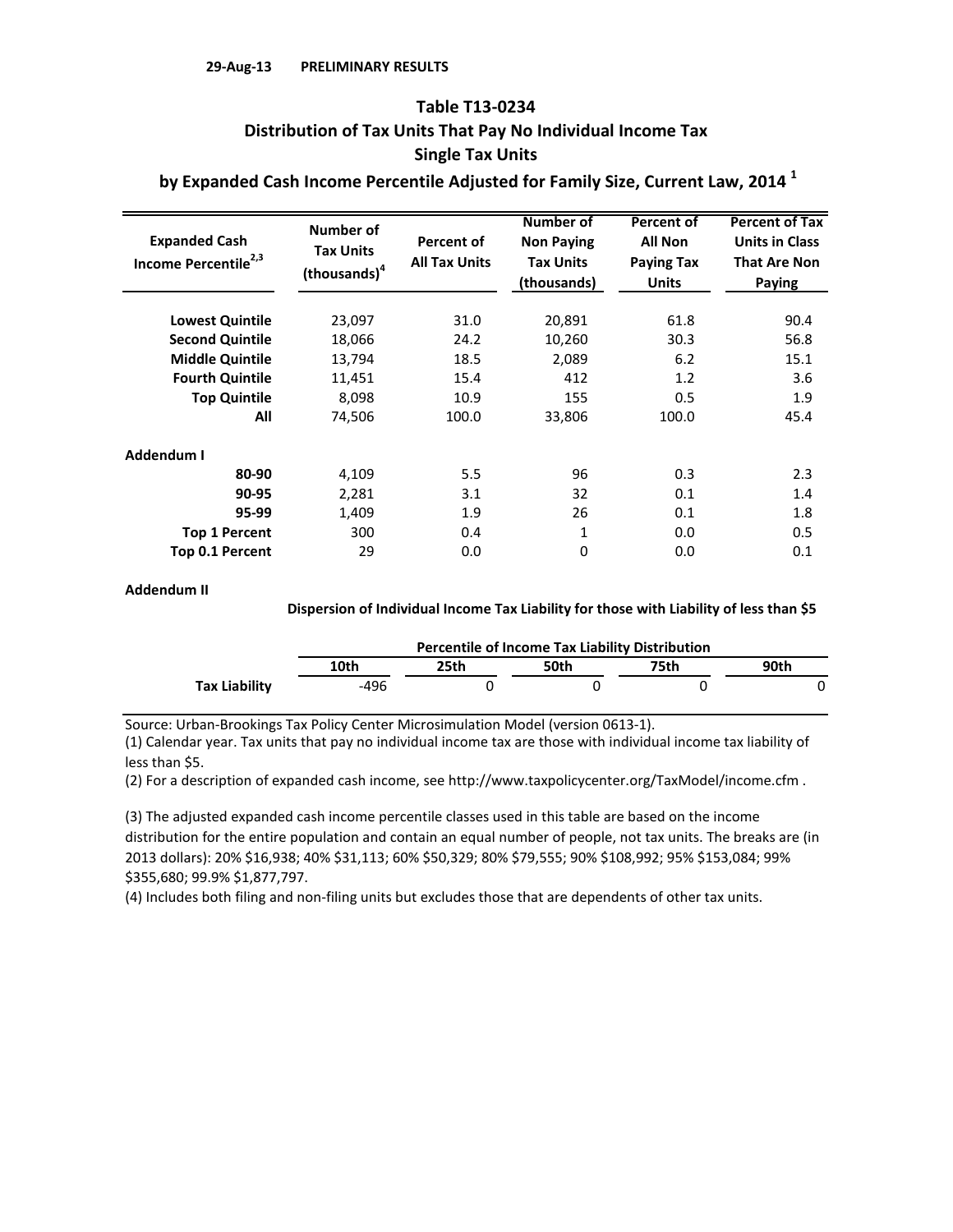## **Married Filing Jointly Tax Units Table T13-0234 Distribution of Tax Units That Pay No Individual Income Tax**

 **by Expanded Cash Income Percentile Adjusted for Family Size, Current Law, 2014 <sup>1</sup>**

| <b>Expanded Cash</b><br>Income Percentile <sup>2,3</sup> | Number of<br><b>Tax Units</b><br>(thousands) <sup>4</sup> | <b>Percent of</b><br><b>All Tax Units</b> | <b>Number of</b><br><b>Non Paving</b><br><b>Tax Units</b><br>(thousands) | Percent of<br><b>All Non</b><br><b>Paying Tax</b><br><b>Units</b> | <b>Percent of Tax</b><br><b>Units in Class</b><br><b>That Are Non</b><br>Paying |
|----------------------------------------------------------|-----------------------------------------------------------|-------------------------------------------|--------------------------------------------------------------------------|-------------------------------------------------------------------|---------------------------------------------------------------------------------|
|                                                          |                                                           |                                           |                                                                          |                                                                   |                                                                                 |
| <b>Lowest Quintile</b>                                   | 5,686                                                     | 9.2                                       | 5,541                                                                    | 14.3                                                              | 97.5                                                                            |
| <b>Second Quintile</b>                                   | 8,151                                                     | 13.2                                      | 6,596                                                                    | 17.0                                                              | 80.9                                                                            |
| <b>Middle Quintile</b>                                   | 12,228                                                    | 19.8                                      | 4,300                                                                    | 11.1                                                              | 35.2                                                                            |
| <b>Fourth Quintile</b>                                   | 15,513                                                    | 25.2                                      | 752                                                                      | 1.9                                                               | 4.8                                                                             |
| <b>Top Quintile</b>                                      | 20,041                                                    | 32.5                                      | 150                                                                      | 0.4                                                               | 0.7                                                                             |
| All                                                      | 61,618                                                    | 100.0                                     | 38,708                                                                   | 100.0                                                             | 62.8                                                                            |
| Addendum I                                               |                                                           |                                           |                                                                          |                                                                   |                                                                                 |
| 80-90                                                    | 9,775                                                     | 15.9                                      | 87                                                                       | 0.2                                                               | 0.9                                                                             |
| 90-95                                                    | 5,035                                                     | 8.2                                       | 42                                                                       | 0.1                                                               | 0.8                                                                             |
| 95-99                                                    | 4,198                                                     | 6.8                                       | 19                                                                       | 0.0                                                               | 0.5                                                                             |
| <b>Top 1 Percent</b>                                     | 1,034                                                     | 1.7                                       | 2                                                                        | 0.0                                                               | 0.1                                                                             |
| Top 0.1 Percent                                          | 105                                                       | 0.2                                       | 0                                                                        | 0.0                                                               | 0.1                                                                             |

### **Addendum II**

### **Dispersion of Individual Income Tax Liability for those with Liability of less than \$5**

|                      | <b>Percentile of Income Tax Liability Distribution</b> |          |        |      |      |  |  |
|----------------------|--------------------------------------------------------|----------|--------|------|------|--|--|
|                      | 10th                                                   | 25th     | 50th   | 75th | 90th |  |  |
| <b>Tax Liability</b> | -6.173                                                 | $-3.305$ | $-302$ |      |      |  |  |

Source: Urban-Brookings Tax Policy Center Microsimulation Model (version 0613-1).

(1) Calendar year. Tax units that pay no individual income tax are those with individual income tax liability of less than \$5.

(2) For a description of expanded cash income, see http://www.taxpolicycenter.org/TaxModel/income.cfm .

(3) The adjusted expanded cash income percentile classes used in this table are based on the income distribution for the entire population and contain an equal number of people, not tax units. The breaks are (in 2013 dollars): 20% \$16,938; 40% \$31,113; 60% \$50,329; 80% \$79,555; 90% \$108,992; 95% \$153,084; 99% \$355,680; 99.9% \$1,877,797.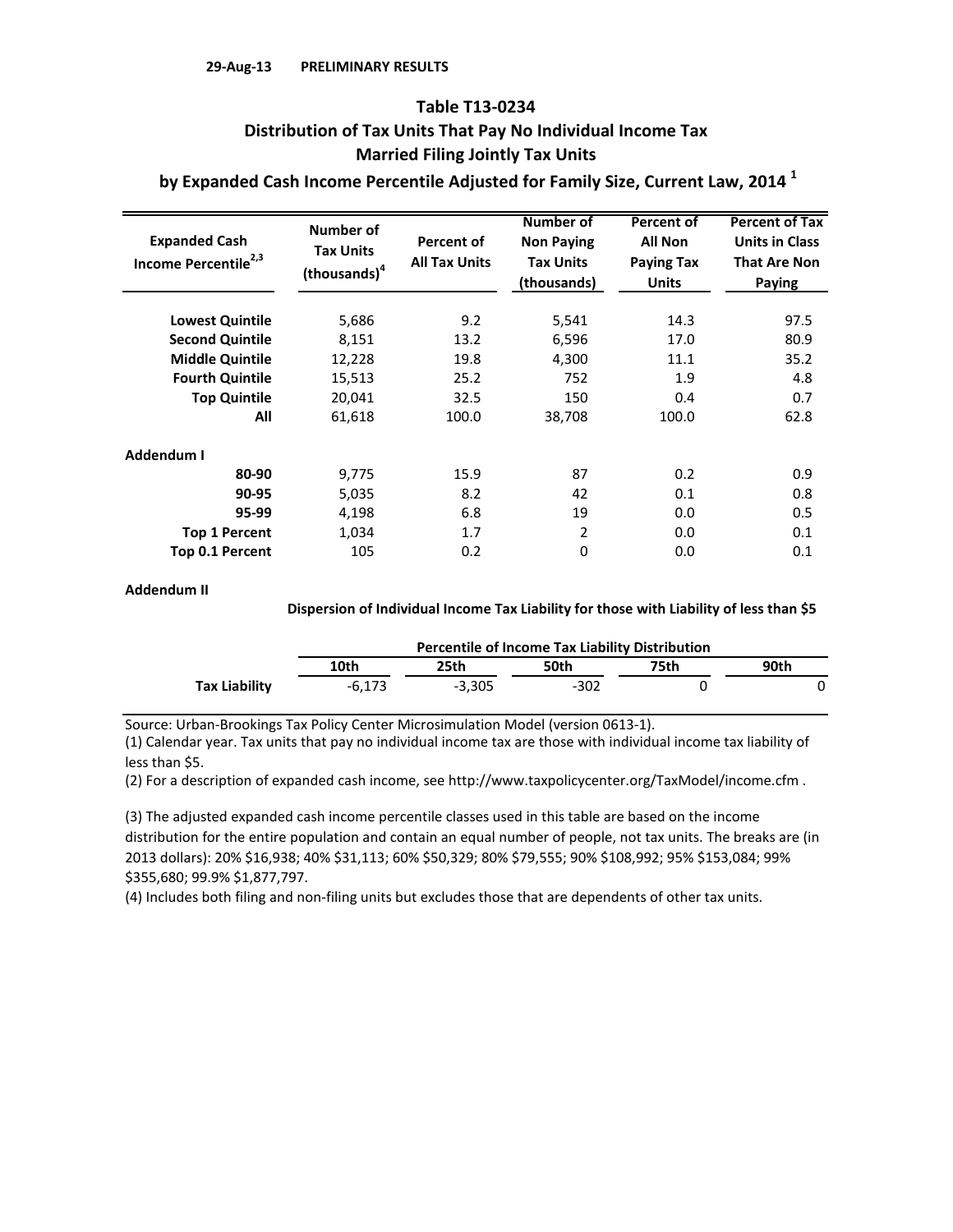## **Head of Household Tax Units Table T13-0234 Distribution of Tax Units That Pay No Individual Income Tax**

 **by Expanded Cash Income Percentile Adjusted for Family Size, Current Law, 2014 <sup>1</sup>**

| <b>Expanded Cash</b><br>Income Percentile <sup>2,3</sup> | Number of<br><b>Tax Units</b><br>(thousands) <sup>4</sup> | <b>Percent of</b><br><b>All Tax Units</b> | <b>Number of</b><br><b>Non Paving</b><br><b>Tax Units</b><br>(thousands) | <b>Percent of</b><br><b>All Non</b><br><b>Paying Tax</b><br><b>Units</b> | <b>Percent of Tax</b><br><b>Units in Class</b><br><b>That Are Non</b><br>Paying |
|----------------------------------------------------------|-----------------------------------------------------------|-------------------------------------------|--------------------------------------------------------------------------|--------------------------------------------------------------------------|---------------------------------------------------------------------------------|
| <b>Lowest Quintile</b>                                   | 7,805                                                     | 32.9                                      | 7,699                                                                    | 49.0                                                                     | 98.6                                                                            |
|                                                          |                                                           |                                           |                                                                          |                                                                          |                                                                                 |
| <b>Second Quintile</b>                                   | 7,219                                                     | 30.5                                      | 6,229                                                                    | 39.7                                                                     | 86.3                                                                            |
| <b>Middle Quintile</b>                                   | 4,996                                                     | 21.1                                      | 1,673                                                                    | 10.7                                                                     | 33.5                                                                            |
| <b>Fourth Quintile</b>                                   | 2,578                                                     | 10.9                                      | 77                                                                       | 0.5                                                                      | 3.0                                                                             |
| <b>Top Quintile</b>                                      | 1,102                                                     | 4.6                                       | 23                                                                       | 0.1                                                                      | 2.1                                                                             |
| All                                                      | 23,699                                                    | 100.0                                     | 15,701                                                                   | 100.0                                                                    | 66.3                                                                            |
| Addendum I                                               |                                                           |                                           |                                                                          |                                                                          |                                                                                 |
| 80-90                                                    | 692                                                       | 2.9                                       | 21                                                                       | 0.1                                                                      | 3.1                                                                             |
| 90-95                                                    | 215                                                       | 0.9                                       | 1                                                                        | 0.0                                                                      | 0.7                                                                             |
| 95-99                                                    | 163                                                       | 0.7                                       | 0                                                                        | 0.0                                                                      | 0.1                                                                             |
| <b>Top 1 Percent</b>                                     | 31                                                        | 0.1                                       | 0                                                                        | 0.0                                                                      | 0.4                                                                             |
| <b>Top 0.1 Percent</b>                                   | 3                                                         | 0.0                                       | 0                                                                        | 0.0                                                                      | 0.0                                                                             |

### **Addendum II**

### **Dispersion of Individual Income Tax Liability for those with Liability of less than \$5**

|               | <b>Percentile of Income Tax Liability Distribution</b> |        |          |        |        |  |  |
|---------------|--------------------------------------------------------|--------|----------|--------|--------|--|--|
|               | 10th                                                   | 25th   | 50th     | 75th   | 90th   |  |  |
| Tax Liability | $-6.711$                                               | -4.717 | $-3.305$ | -1.184 | $-211$ |  |  |

Source: Urban-Brookings Tax Policy Center Microsimulation Model (version 0613-1).

(1) Calendar year. Tax units that pay no individual income tax are those with individual income tax liability of less than \$5.

(2) For a description of expanded cash income, see http://www.taxpolicycenter.org/TaxModel/income.cfm .

(3) The adjusted expanded cash income percentile classes used in this table are based on the income distribution for the entire population and contain an equal number of people, not tax units. The breaks are (in 2013 dollars): 20% \$16,938; 40% \$31,113; 60% \$50,329; 80% \$79,555; 90% \$108,992; 95% \$153,084; 99% \$355,680; 99.9% \$1,877,797.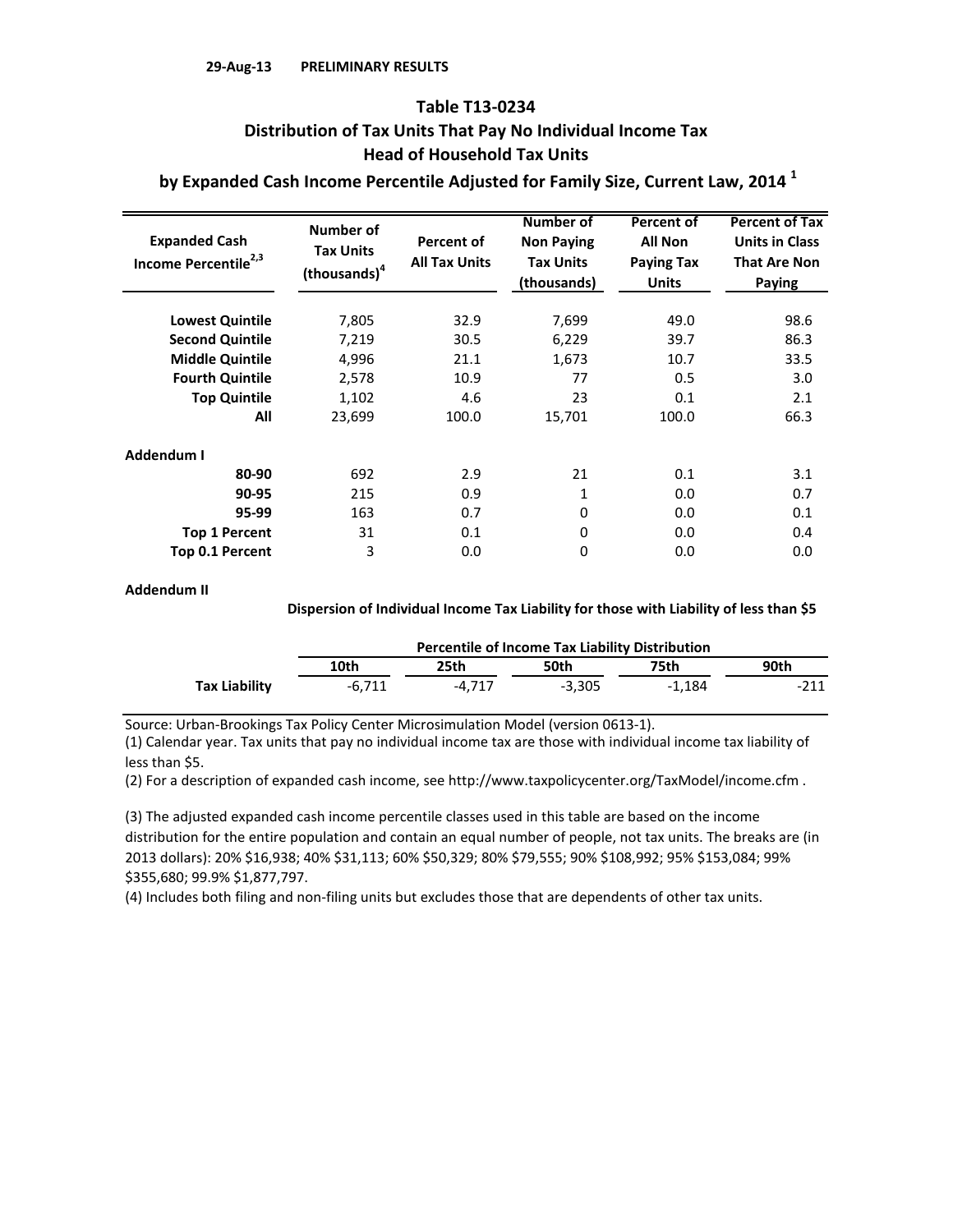## **Tax Units with Children Table T13-0234 Distribution of Tax Units That Pay No Individual Income Tax**

 **by Expanded Cash Income Percentile Adjusted for Family Size, Current Law, 2014 <sup>1</sup>**

| <b>Expanded Cash</b><br>Income Percentile <sup>2,3</sup> | Number of<br><b>Tax Units</b><br>(thousands) <sup>4</sup> | <b>Percent of</b><br><b>All Tax Units</b> | <b>Number of</b><br><b>Non Paying</b><br><b>Tax Units</b><br>(thousands) | Percent of<br><b>All Non</b><br><b>Paying Tax</b><br><b>Units</b> | <b>Percent of Tax</b><br><b>Units in Class</b><br><b>That Are Non</b><br>Paying |
|----------------------------------------------------------|-----------------------------------------------------------|-------------------------------------------|--------------------------------------------------------------------------|-------------------------------------------------------------------|---------------------------------------------------------------------------------|
| <b>Lowest Quintile</b>                                   | 10,654                                                    | 21.0                                      | 10,620                                                                   | 43.3                                                              | 99.7                                                                            |
| <b>Second Quintile</b>                                   | 10,676                                                    | 21.1                                      | 9,647                                                                    | 39.3                                                              | 90.4                                                                            |
| <b>Middle Quintile</b>                                   | 10,340                                                    | 20.4                                      | 3,785                                                                    | 15.4                                                              | 36.6                                                                            |
| <b>Fourth Quintile</b>                                   | 10,158                                                    | 20.1                                      | 406                                                                      | 1.7                                                               | 4.0                                                                             |
| <b>Top Quintile</b>                                      | 8,807                                                     | 17.4                                      | 61                                                                       | 0.2                                                               | 0.7                                                                             |
| All                                                      | 50,634                                                    | 100.0                                     | 24,518                                                                   | 100.0                                                             | 48.4                                                                            |
| Addendum I                                               |                                                           |                                           |                                                                          |                                                                   |                                                                                 |
| 80-90                                                    | 4,659                                                     | 9.2                                       | 40                                                                       | 0.2                                                               | 0.9                                                                             |
| 90-95                                                    | 1,980                                                     | 3.9                                       | 11                                                                       | 0.0                                                               | 0.6                                                                             |
| 95-99                                                    | 1,723                                                     | 3.4                                       | 8                                                                        | 0.0                                                               | 0.5                                                                             |
| <b>Top 1 Percent</b>                                     | 444                                                       | 0.9                                       | 1                                                                        | 0.0                                                               | 0.1                                                                             |
| Top 0.1 Percent                                          | 40                                                        | 0.1                                       | 0                                                                        | 0.0                                                               | 0.0                                                                             |

### **Addendum II**

### **Dispersion of Individual Income Tax Liability for those with Liability of less than \$5**

|               | <b>Percentile of Income Tax Liability Distribution</b> |          |          |        |      |  |  |
|---------------|--------------------------------------------------------|----------|----------|--------|------|--|--|
|               | 10th                                                   | 25th     | 50th     | 75th   | 90th |  |  |
| Tax Liability | $-7.019$                                               | $-5.232$ | $-3.383$ | -1.608 | -349 |  |  |

Source: Urban-Brookings Tax Policy Center Microsimulation Model (version 0613-1).

(1) Calendar year. Tax units that pay no individual income tax are those with individual income tax liability of less than \$5.

(2) For a description of expanded cash income, see http://www.taxpolicycenter.org/TaxModel/income.cfm .

(3) The adjusted expanded cash income percentile classes used in this table are based on the income distribution for the entire population and contain an equal number of people, not tax units. The breaks are (in 2013 dollars): 20% \$16,938; 40% \$31,113; 60% \$50,329; 80% \$79,555; 90% \$108,992; 95% \$153,084; 99% \$355,680; 99.9% \$1,877,797.